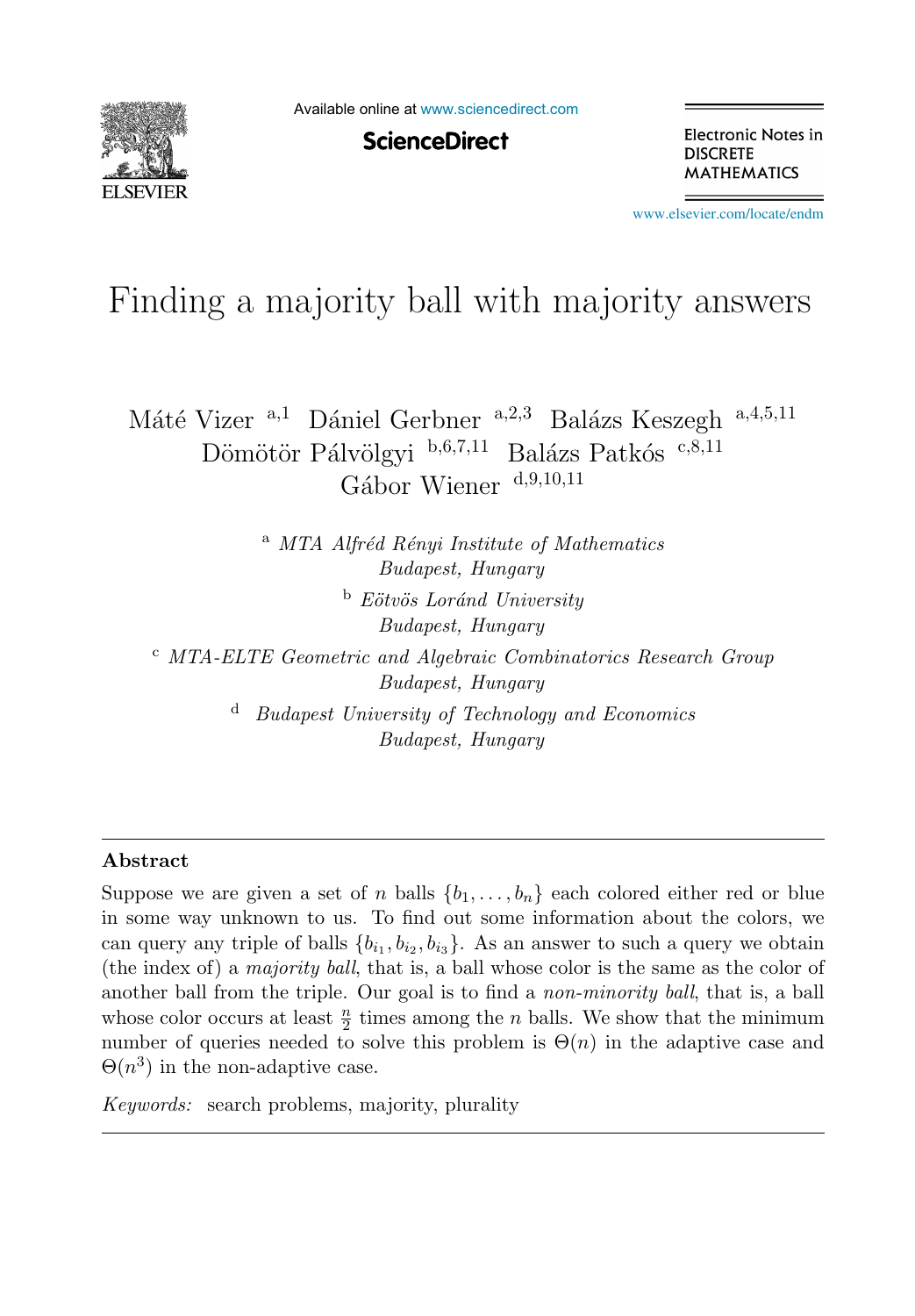## **1 Introduction**

This paper deals with search problems where the input is a set of  $n$  balls, each colored in some way unknown to us and we have to find a ball possesing a certain property (or show that such a ball does not exist) by asking certain queries. Our goal is to determine the minimum number of queries needed in the worst case. It is possible that the queries are all fixed beforehand (in which case we speak of *non-adaptive* search) or each query might depend on the answers to the earlier queries (in which case we speak of *adaptive* search). We say that a ball b is a *majority ball* of a set A if there are more than  $\frac{|A|}{2}$  balls in the set that have the same color as  $b$ . Similarly, a ball  $b$  is a non-minority ball of a set A if there are at least  $\frac{|A|}{2}$  balls in the set that have the same color as  $b$ . Note that these two notions are different if and only if  $n$  is even and  $\frac{|A|}{2}$  balls are colored of the same color, in which case each of these balls is a non-minority ball and there are no majority balls (moreover, if there are only two colors, then the size of the other color class is also  $\frac{|A|}{2}$ , thus every ball is a non-minority ball). For more than two colors it is possible that even non-minority balls do not exist. A ball b is said to be a *plurality ball* of a set A if the number of balls in the set with the same color as  $b$  is greater than the number of balls with any of the other colors. In this paper we focus on the case of just two colors.

The most natural non-trivial question is the so-called *majority problem* which has attracted the attention of many researchers. In this problem our goal is to find a majority ball (or show that none exists), such that the possible queries are pairs of balls  ${b_1, b_2}$  and the answer tells us whether  $b_1$  and  $b_2$ 

<sup>3</sup> Email: gerbner.daniel@renyi.mta.hu

<sup>8</sup> Email: patkosb@cs.elte.hu

<sup>1</sup> Email: vizermate@gmail.com

<sup>2</sup> Research supported by the Hungarian Scientific Research Fund (OTKA), under grant PD 109537.

<sup>4</sup> Research supported by the Hungarian Scientific Research Fund (OTKA), under grant PD 108406.

<sup>5</sup> Email: keszegh.balazs@renyi.mta.hu

<sup>6</sup> Research supported by the Hungarian Scientific Research Fund (OTKA), under grant PD 104386.

<sup>7</sup> Email: dom@cs.elte.hu

<sup>9</sup> Research supported by the Hungarian Scientific Research Fund (OTKA), under grant K 108947.

 $10$  Email: wiener@cs.bme.hu

<sup>&</sup>lt;sup>11</sup> Research was supported by the János Bolyai Research Scholarship of the Hungarian Academy of Sciences.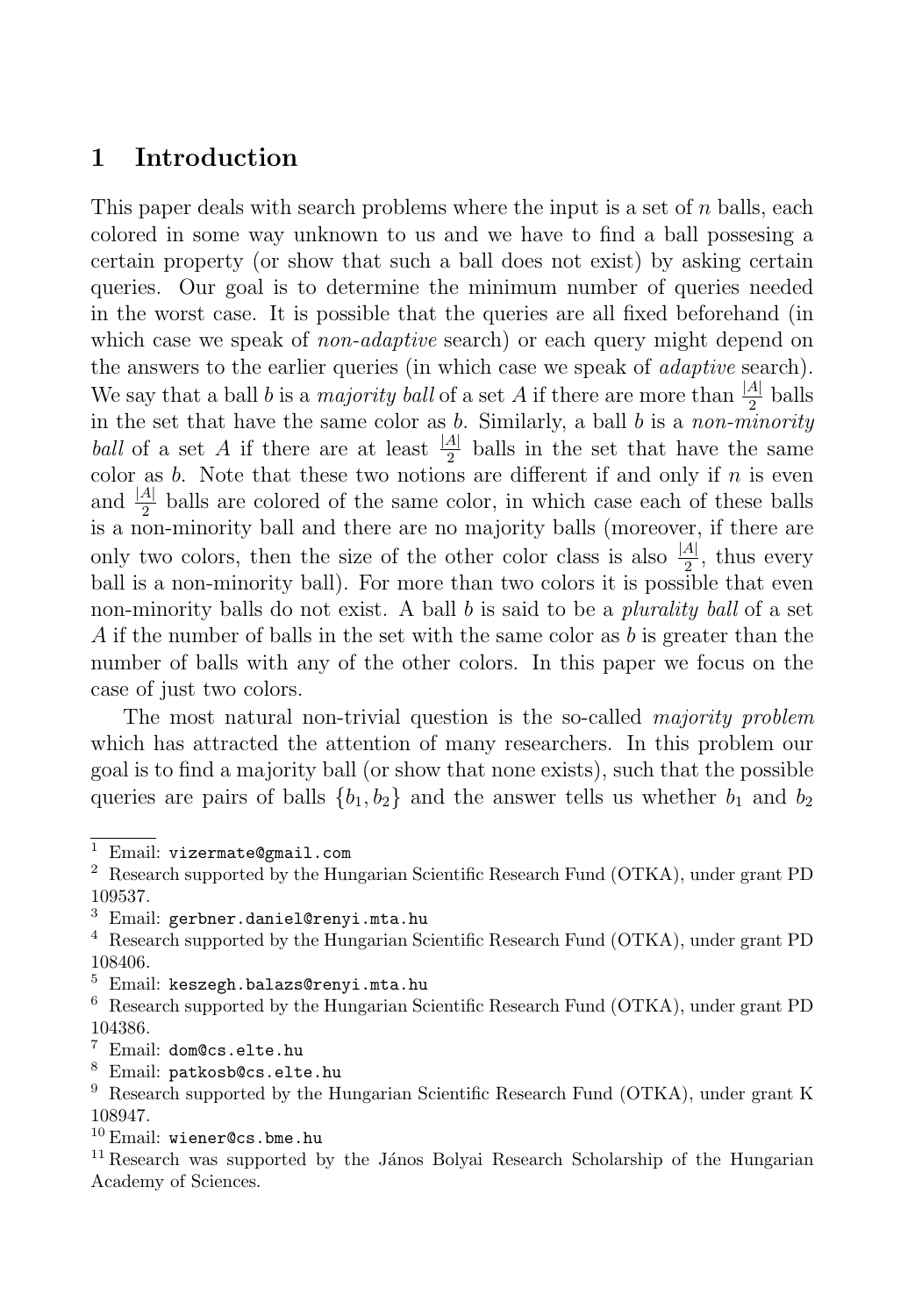have the same color or not. In the adaptive model, Fisher and Salzberg [6] proved that  $\lfloor 3n/2 \rfloor - 2$  queries are necessary and sufficient for any number of colors, while Saks and Werman [11] showed that if the number of colors is known to be two, then the minimum number of queries is  $n - b(n)$ , where  $b(n)$  is the number of 1's in the binary representation of n (simplified proofs of the latter result were later found, see  $[2,9,12]$ ). In the non-adaptive model with two colors, it is easy to see that the minimum number of queries needed is  $n-1$  if n is even and  $n-2$  if n is odd.

There are several variants of the majority problem [1]. The plurality problem, where we have to find a plurality ball (or show that none exists) was considered, among others, in [1,5,7]. Another possible direction is to use sets of size greater than two as queries  $(4,3)$ .

#### **2 Models, results**

Now we define the main model studied in this paper. In the original comparison model the answer to the query  $\{b_1, b_2\}$  can be interpreted as the answer to the question whether there is a majority ball in the subset  ${b_1, b_2}$ . If the answer is yes, then obviously both  $b_1$  and  $b_2$  are majority balls. Therefore we obtain a generalization of the comparison model if for any query that is a subset of the balls the answer is either (the index of) a majority ball, or that there is no majority ball in the given subset (which cannot be the case if the size of the subset is odd and there are only two colors). We study this model in case of two colors, and mostly when only queries of size three are allowed, although we also prove some results for greater query sizes.

Unfortunately, even asking all triples cannot guarantee that we can solve the majority problem for two colors. Suppose we have an even number of balls that are partitioned into two sets of the same size,  $X$  and  $Y$ , and suppose that the answer for any triple T is a ball from  $T \cap X$  if and only if  $|T \cap X| \geq 2$ . In this case we cannot decide whether all balls have the same color or all balls in X are red, but all balls in Y are blue. In the former case all balls are majority balls, while in the latter there exists no majority ball.

Because of this, our aim will be to show a non-minority ball (which always exists if there are only two colors). Let us assume the balls are all red or blue and all queries are of size  $q$ . We will denote the minimum number of queries needed (in the worst case) to determine a non-minority ball by  $A_q(n)$  in the adaptive model and by  $N_q(n)$  in the non-adaptive model.

At first sight the model we have just introduced seems to be rather artifi-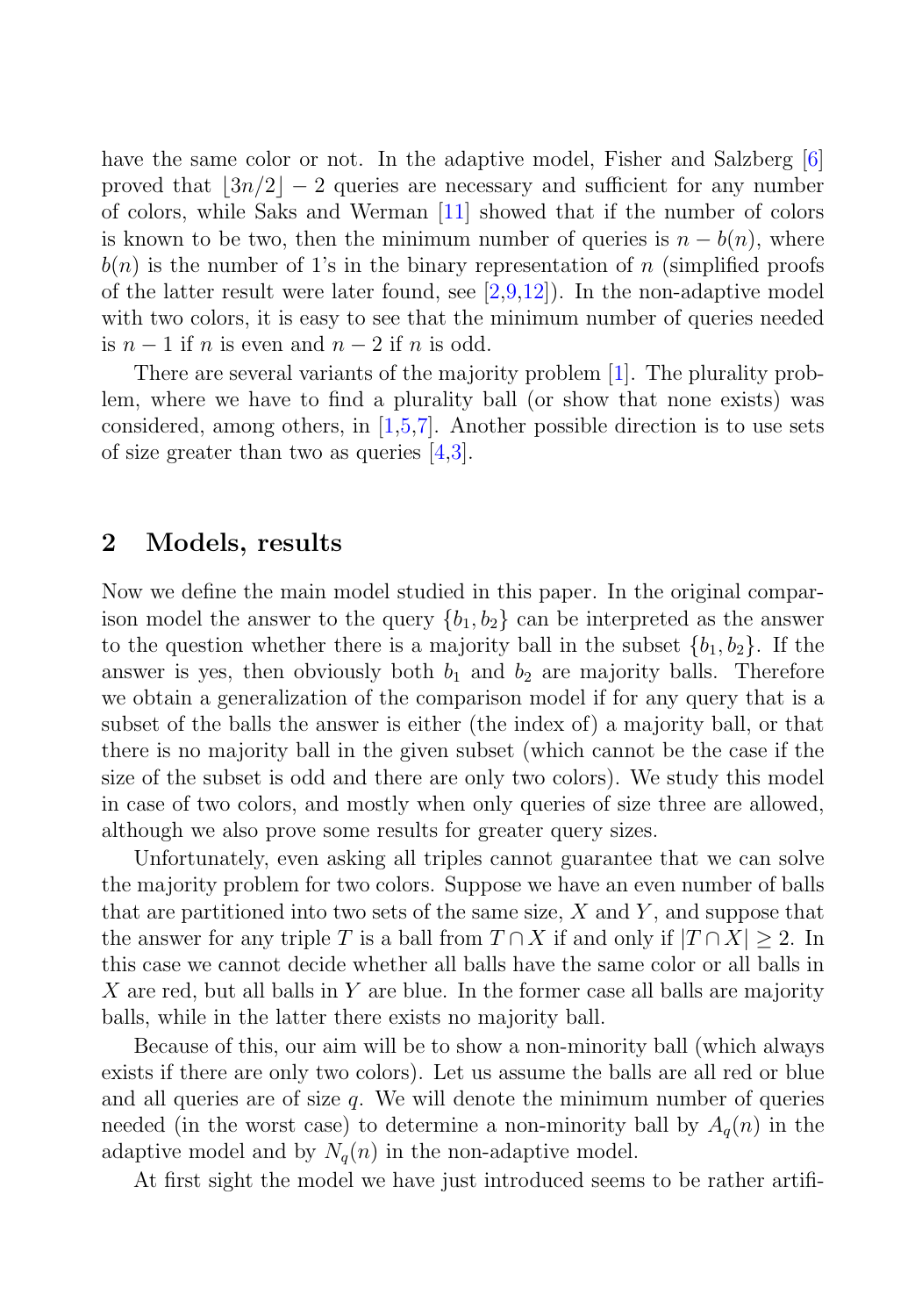cial. Let us, however, state a more natural problem that is equivalent to this model.

Suppose that our input is a binary sequence of length  $n$ , i.e.,  $n$  numbers such that each is either 0 or 1. Our task is to find a median element, such that the queries are *odd* subsets of the input elements and the answer is one of the the median elements of the subset. Let us assume queries are of size  $q$ . Denote the the minimum number of queries needed in the worst case to determine a median element by  $A_q^{med}(n)$  in the adaptive model and by  $N_q^{med}(n)$  in the non-adaptive model. If we replace 0 and 1 by red and blue, one can easily see that the median elements of any set are exactly the non-minority balls of the set. So we have  $A_{2l+1}(n) = A_{2l+1}(n)$  and  $N_{2l+1}(n) = N_{2l+1}(n)$ .

We obtain a natural generalization that also works for even sized subsets if the answer is the tth element for some fixed t. More precisely, for a query  $Q$ , the answer may be a if and only if there exists  $t-1$  elements  $e \in Q \setminus \{a\}$ , such that  $e \ge a$  and  $|Q| - t$  elements  $e \in Q \setminus \{a\}$ , such that  $q \le a$ . Note that in this model there might be more than one valid answers to a given query. This can be outruled by assuming that all elements are different (in which case we do not deal with just the numbers 0 and 1, obviously). This approach was proposed by G. O.H. Katona and studied by Johnson and Mészáros [10]. They have shown that if all elements are different, then they can be almost completely sorted  $^{12}$ using  $O(n \log n)$  queries in the adaptive model and  $O(n^{q-t+1})$  queries in the non-adaptive model and both results are sharp. However, their algorithms fail if not all elements are different. Our results imply that the same bound holds in the adaptive model with no restriction. However, the bound in the non-adaptive model cannot be extended to the general case and we prove some related results.

As we have already mentioned, we will mainly consider the case  $k = 3$  with two colors. To state our results concerning  $A_3(n)$  and  $N_3(n)$  we introduce the following notations. We write  $[n] = \{1, 2, ..., n\}$  for the set of the first n positive integers and the set of balls is denoted by  $B = [n]$ . For a set S, the set of its k-subsets will be denoted by  $\binom{S}{k}$  $\mathcal{L}_{k}^{S}$ ). Let  $\mathcal{Q} \subseteq {B \choose 3}$  $\binom{B}{3}$  be a query set. Then for any ball  $b \in B$  let  $d_{\mathcal{Q}}(b) = |\{Q \mid b \in Q \in \mathcal{Q}\}|$  denote the *degree* of b in  $\mathcal Q$ and for any two balls  $b_i, b_j \in B$  let  $d_{\mathcal{Q}}(b_i, b_j) = |\{Q \mid \{b_i, b_j\} \subset Q \in \mathcal{Q}\}|$  denote the co-degree of  $b_i$  and  $b_j$  in  $\mathcal{Q}$ . Furthermore, let us write  $\delta(\mathcal{Q}) = \min\{d_{\mathcal{Q}}(b) \mid$  $b \in B$ } and  $\delta_2(\mathcal{Q}) = \min\{d_{\mathcal{Q}}(b_i, b_j) \mid b_i, b_j \in B\}.$ 

<sup>&</sup>lt;sup>12</sup> Note that the  $t-1$  largest and the  $q-t+1$  smallest elements cannot ever be differentiated with such questions, so we only want to determine these and sort the rest.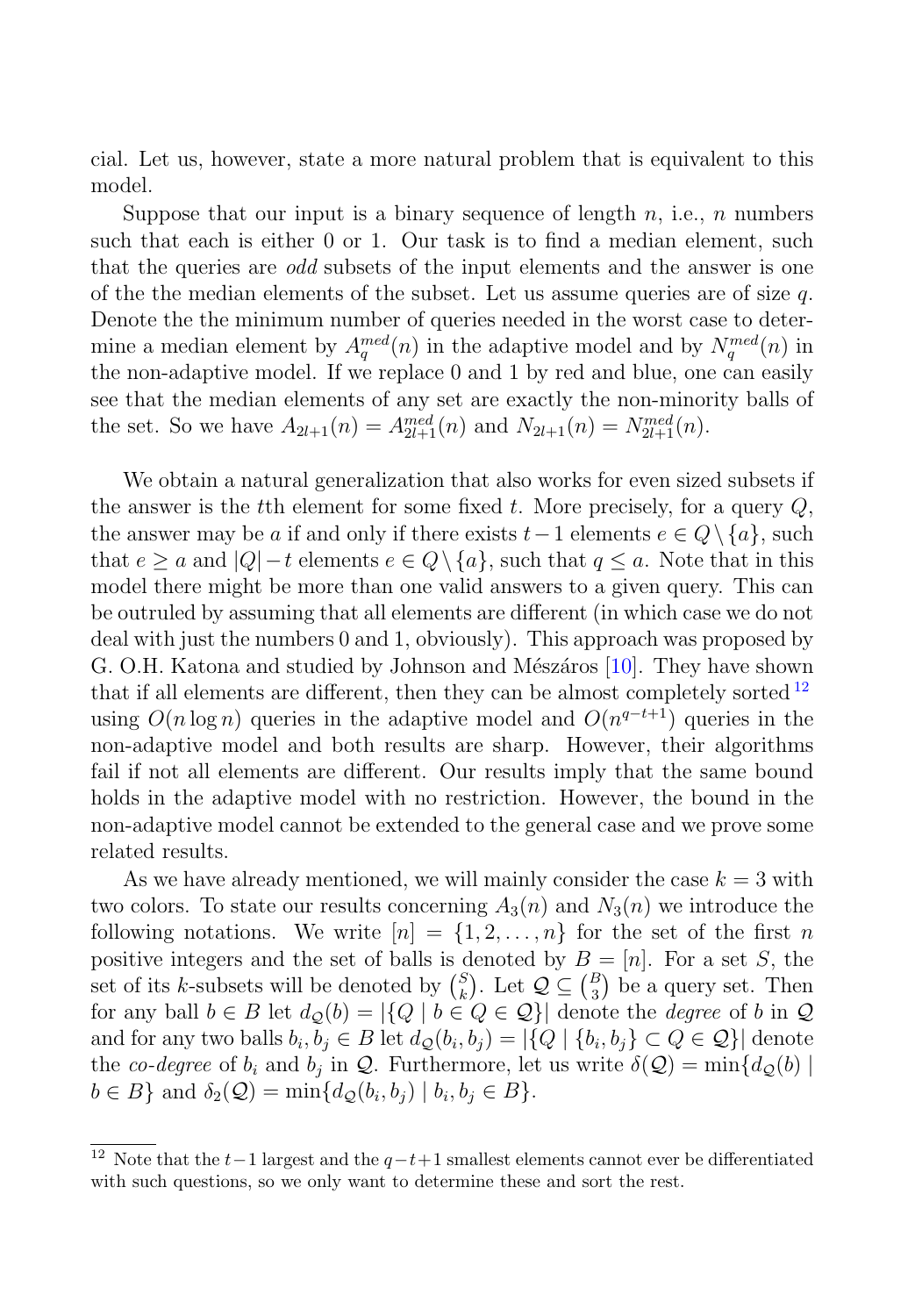**Theorem 2.1**  $A_3(n) = O(n)$ .

**Theorem 2.2** (i) If n is odd, then  $\frac{1}{2}$  $\binom{n}{3}$  $\binom{n}{3} \leq N_3(n)$ . Moreover, if  $\mathcal{Q} \subseteq \binom{B}{3}$  $\binom{B}{3}$  is a set of queries such that  $\delta_2(Q) < \frac{n-2}{2}$ , *i.e.*, there is a pair of balls x, y with  $d_{\mathcal{Q}}(x,y) < \frac{n-2}{2}$ , then  $\mathcal Q$  cannot determine a non-minority ball.

(ii) There exists a non-adaptive query set  $\mathcal{Q} \subseteq \binom{B}{3}$  $\binom{B}{3}$  with  $\delta_2(Q) = \lfloor n/2 \rfloor + 1$ that determines a non-minority ball.

(iii) If n is even, then  $\frac{1}{8} {n \choose 3}$  $\binom{n}{3} \leq N_3(n)$ . Moreover, if  $\mathcal{Q} \subseteq \binom{B}{3}$  $\binom{B}{3}$  is a set of non-adaptive queries such that there exist four balls  $x, y, u, v$  with  $d_{\mathcal{Q}}(x, u)$  +  $d_{\mathcal{Q}}(x, v) + d_{\mathcal{Q}}(y, u) + d_{\mathcal{Q}}(y, v) \leq n/2 - 3$ , then Q cannot determine a nonminority ball.

Parts (i) and (ii) of the previous theorem shows that the minimum value of  $\delta_2(Q)$  taken over all non-adaptive sets of queries determining a non-minority ball differs from  $n/2$  by at most 1 provided n is odd. We conjecture that this holds independently of the parity of  $n$  (maybe with a larger constant in the role of 1).

**Theorem 2.3** (i)  $N_3(n) \leq (\frac{5}{6} + o(1))\binom{n}{3}$  $\binom{n}{3}$ . Moreoever, any non-adaptive query set Q with  $\delta_2(Q) > \frac{5n}{6}$  determines a non-minority ball.

(ii) There exists a non-adaptive query set Q with  $\delta_2(Q) = \frac{5n}{6} - 3$  that does not determine a non-minority ball.

We have some information on the non-minority problem if the query size  $q > 3$  (but the number of colors is still only two) and also investigate some related models. Recall that in this model a query is  $q$  balls, and the answer is either (the index of) a majority ball, or that there is no majority color in this subset (if the size of the subset is odd and there are only two colors, then this cannot happen), and that we denote the number of queries needed to determine a non-minority ball by  $A_q(n)$  in the adaptive model and by  $N_q(n)$ in the non-adaptive model. As many of the proofs and algorithms are very similar to the ones we used for the case  $q = 3$ , we do not always go into all the details.

By definition, the model is quite different for odd and even  $q$ . We first consider the case when  $q$  is odd, where we could only prove the following results.

**Theorem 2.4**  $N_{2l+1}(n) = \Omega(n^3)$ ,  $A_{2l+1}(n) = O(n^2)$ .

Now we consider the case  $q = 2l$ . We have the following results.

**Theorem 2.5**  $N_{2l}(n) \le n(n-2l)$ ,  $A_{2l}(n) \le n-2l+1$ .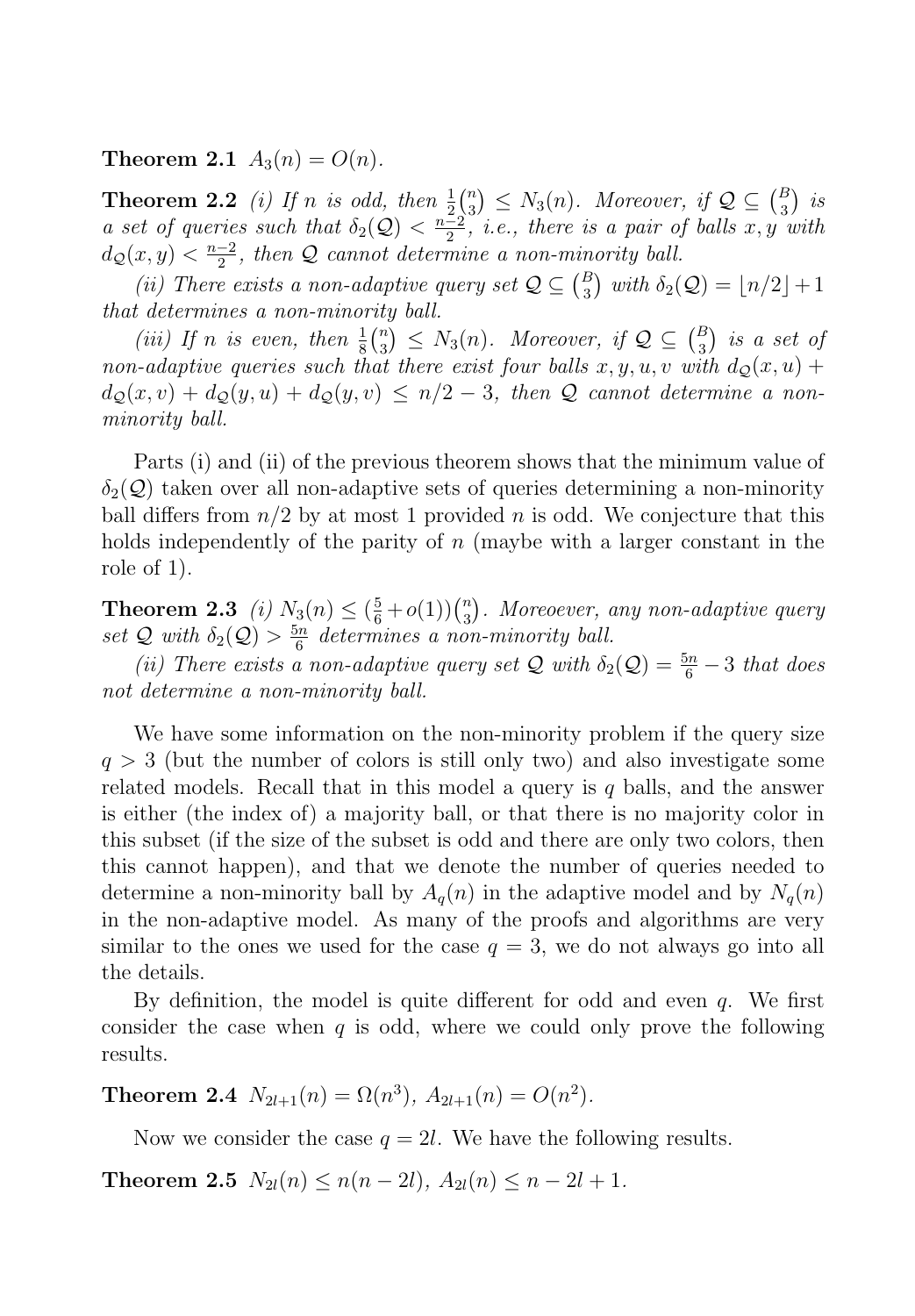The huge difference between the odd and even cases motivates us to consider the model where the answer to a query is simply a non-minority ball. We define the following more general model. For some  $0 < \alpha \leq 1/2$ , we say that a ball  $b \in B$  is an  $\alpha$ -ball of the set B if there are at least  $\alpha(|B|-1)$ other balls in the set that have the same color as  $b$ . Similar density queries were considered in the group testing model in [8]. Notice that a  $\frac{1}{2}$ -ball is just a majority ball. In this new model, the queries are subsets of size  $q$  of the set of n balls colored with two colors and the answer we obtain to a query  $Q$  is an  $\alpha$ -ball of Q or that there is no such ball in the set.

Our goal is to find a ball having the same color as many other balls. Let A be the largest integer, such that  $\lceil \frac{q}{A} \rceil - 1 \ge \alpha(q-1)$ .

**Theorem 2.6** For any q,  $\alpha$  and n, if A divides n or q, or  $(n \mod A)$  $(q \mod A)$ , then even asking all the possible  $\binom{n}{q}$  $\binom{n}{q}$  queries, it is possible that we cannot show a  $\frac{1}{A}$ -ball of the full set.

The following theorem shows that we can find an  $\alpha$ -ball for every other instances of q and  $\alpha$  if n is large enough. Moreover,  $\frac{1}{A}$  cannot be replaced by any smaller number.

**Theorem 2.7** After asking all the possible  $\binom{n}{a}$  $\binom{n}{q}$  queries, we can show an almost  $\frac{1}{A}$ -ball of the full set, a ball such that there are at least  $\frac{n}{A} - c_q$  other balls of the same color, where  $c_q$  is a constant depending only on q.

### **References**

- [1] Aigner, M., *Variants of the majority problem*, Discrete Applied Mathematics **137** (2004), 3–25.
- [2] Alonso, L., Reingold, E. M, and Schott, R., *Determining the majority*, Information Processing Letters **47** (1993), 253–255.
- [3] De Marco, G., and Kranakis, E., *Searching for majority with k-tuple queries*, Discrete Mathematics, Algorithms and Applications, to appear.
- [4] De Marco, G., Kranakis, E., and Wiener, G., *Computing majority with triple queries*, Theor. Comput. Sci. **461** (2012), 17–26.
- [5] Dvorak, Z., Jel´ınek, V., Kr´al, D., Kyncl, J., and Saks, M. E., *Probabilistic strategies for the partition and plurality problems*, Random Struct. Algorithms **30** (2007), 63–77.